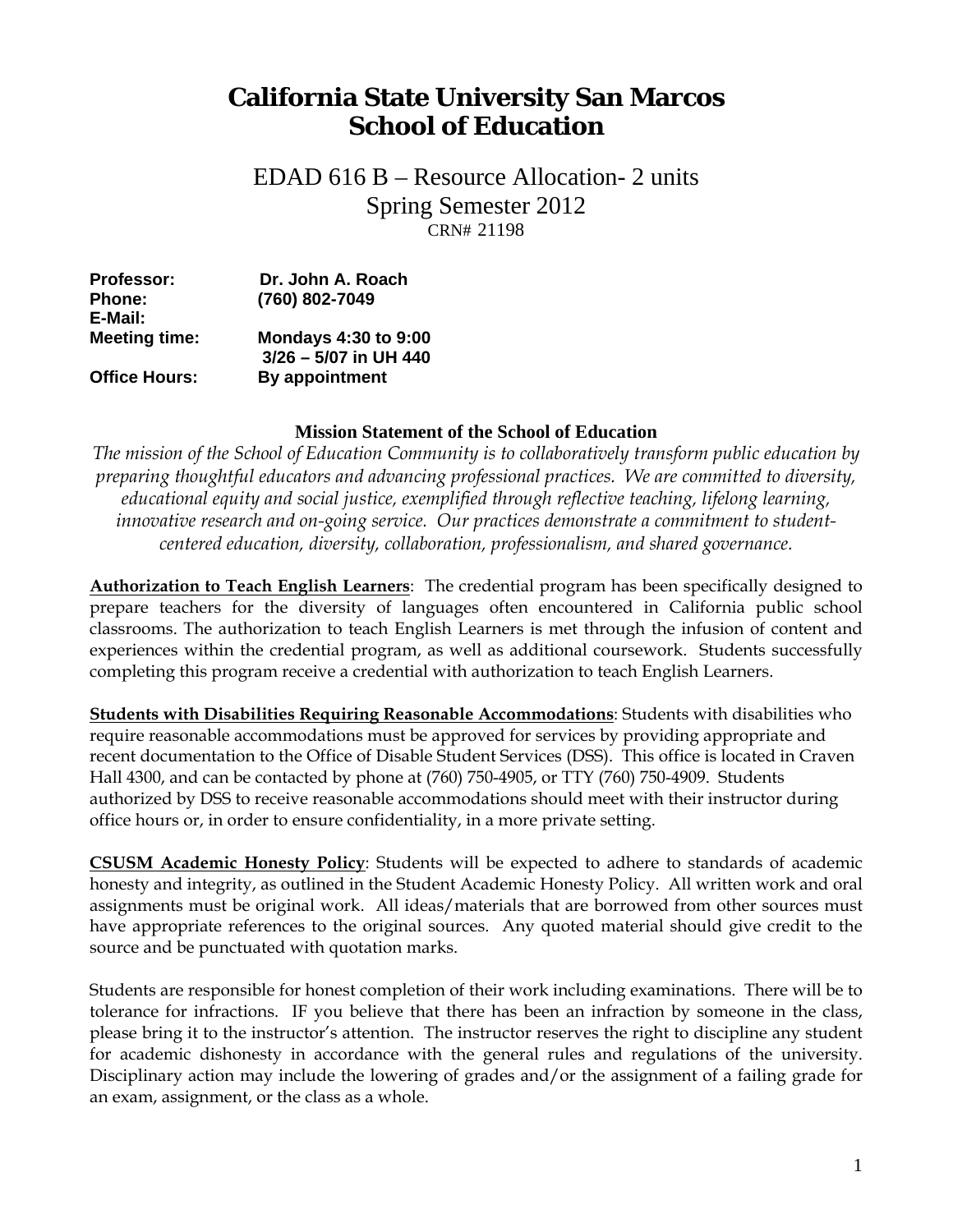Incidents of Academic Dishonesty will be reported to the Dean of Students. Sanctions at the University level may include suspension or expulsion from the University.

# **Plagiarism:**

As an educator, it is expected that each student will do his/her own work, and contribute equally to group projects and processes. Plagiarism or cheating is unacceptable under any circumstances. If you are in doubt about whether your work is paraphrased or plagiarized see the Plagiarism Prevention for Students website http://library.csusm.edu/plagiarism/index.html. If there are questions about academic honesty, please consult the University catalog.

**All University Writing Requirement:** This course meets the university requirements of 2500 words. Students are expected to write at the graduate studies level. Specific required writing assignments are identified in the course assignments section and will be described in class.

**Attendance Policy:** Due to the dynamic and interactive nature of courses in the School of Education, all students are expected to attend all classes and participate in a way that reflects thorough preparation. You must be present at 80% of the class meetings to receive credit for the course. Students should contact the instructor prior to any absences, if possible.

# **COURSE DESCRIPTION**

Candidates learn basic elements of school finance and responsibilities of administrators for allocating financial and other resources in an equitable manner. Candidates will have the opportunity to discuss budgeting principles that are based on the distribution of resources in support of all students' learning.

# **CALIFORNIA COMMISSION on TEACHER CREDENTIALING (CCTC) STANDARDS for PRELIMINARY ADMINISTRATIVE CREDENTIAL**

*Each student should be an educational leader who promotes the success of all students by:* 

- 1. facilitating the development, articulation, implementation and stewardship of a vision of learning that is shared and supported by the school community;
- 2. advocating, nurturing, and sustaining a school culture and instructional program conducive to student learning and staff professional growth;
- 3. ensuring management of the organization, operations, and resourced for a safe, efficient, and effective learning environment;
- 4. collaborating with families and community members, responding to diverse community interests and needs, and mobilizing community resources;
- 5. modeling a personal code of ethics and developing professional leadership capacity, and;
- 6. understanding, responding to, and influencing the larger political, social, economic, legal and cultural context.

# **COURSE OPPORTUNITIES**

*Students will accomplish the following:* 

1. Review the history of school finance to develop an understanding of traditions that bring us to the present system of funding public school education in California: Federal government and function of the states, California school finance history, legislation, court cases, student demographics, economic trends, fiscal outlook, equalization issues, taxation, collective bargaining, and the state budgeting process.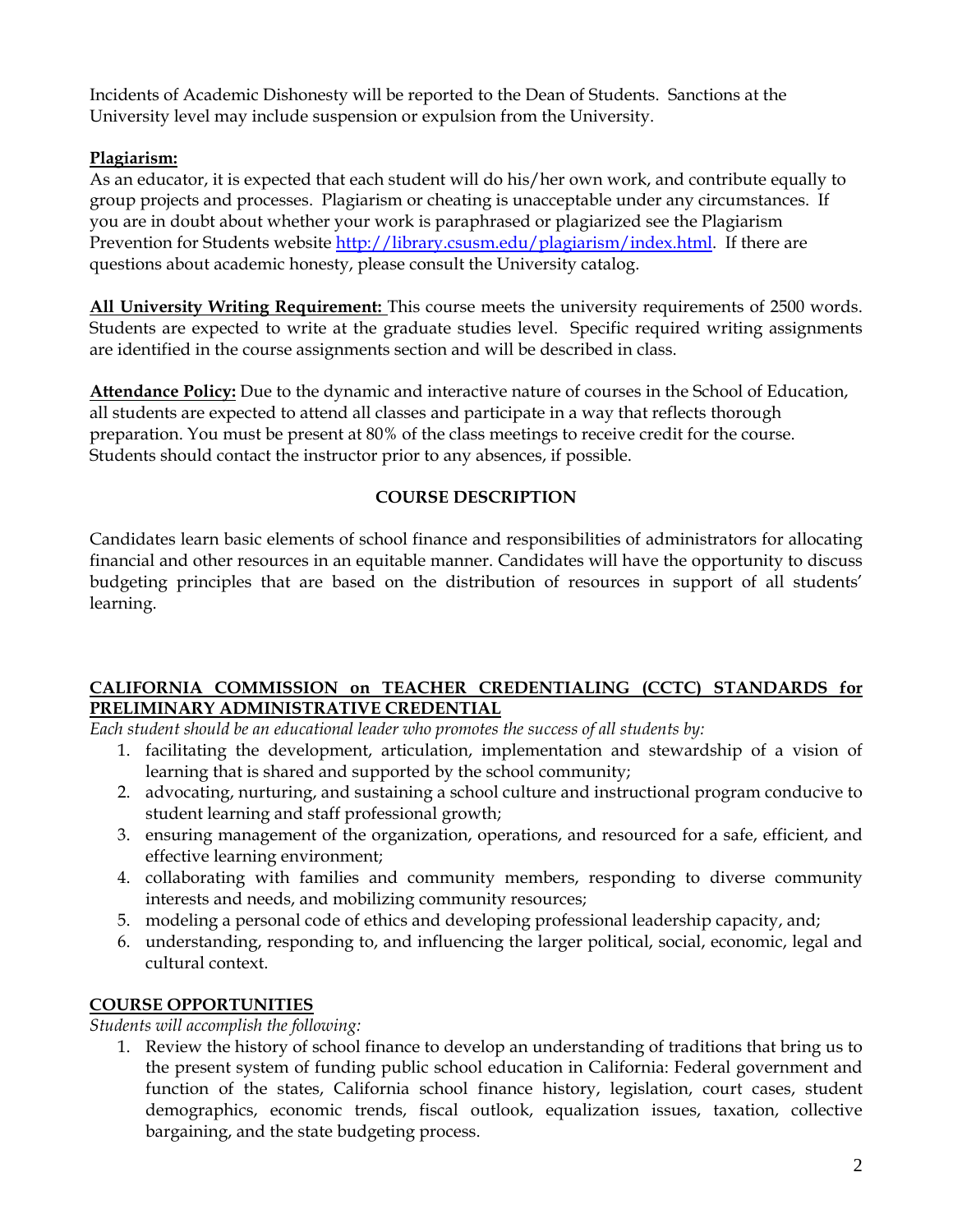- 2. Define the role and function of the business office and the chief business official.
- 3. Identify local, state and federal revenue sources for the school and district budget and regulations governing these and become familiar with other funding sources.
- 4. Demonstrate knowledge of various types of school district funds in order to make appropriate decisions on resource allocations for identified priorities.
- 5. Become knowledgeable about budget expenditures, classifications, object codes in order to understand how to designate resources.
- 6. Gain knowledge of school and district budget formats, reports, and accounting procedures.
- 7. Understand the processes needed to develop and monitor a budget and expenditure plan.
- 8. Demonstrate the ability to align educational programs to cost factors and program budgeting, including the cost of employees.
- 9. Understand budget considerations for special and categorical programs and apply these to principles of equity and equality in meeting diverse student and community needs.
- 10. Develop awareness of potential problem areas in budgeting, including PTO/PTA, supplies, ASB, overtime, carryover, etc.
- 11. Understand how technology is used for building, monitoring, and implementing budgets and accounting systems.
- 12. Learn how to align budget planning with enrollment projections in revenue limit districts.
- 13. Become knowledgeable about the operation of business support services such as Transportation, Maintenance & Operations, and Child Nutrition Services.
- 14. Build a budget to implement the Single Plan for Student Achievement.
- 15. Reflect on personal and professional practices in terms of ethical decision-making.

# **TEXTBOOKS**

- Townley, A. , and Schmieder, J. (2008) . *School finance: A California perspective, 8th edition*. Dubuque, Iowa: Kendall Hunt Publishing. ISBN: 9760757550072 (Highly recommended, not required)
- Recommended websites and current events
- Documents from your district:
	- o District and site budget
	- o Collective bargaining agreements
- Handouts provided in class for jigsaw activities

#### **ASSIGNMENTS AND GRADING**:

- (1) Preparation: Complete all assignments and come to class prepared. (On going, 20 points)
- (2) Quizzes: Quizzes will be based on the textbook and the class activities. (Ongoing, 15 points)
- (3) Analysis of School Budget: Write a two page analysis of two school budgets, including your site's SPSA and either the PTO, a recent grant, the faculty social committee budget, ASB, or a budget you propose. (Due 4/16, 20 points)
- (4) Written Paper: Using at least 5 respected references, write a 5-7 page double spaced paper on the current trends in federal, state, and local funding and how that has affected your school and district. Include legislative changes, collective bargaining changes, costs of materials and energy, and trends in student enrollment as examples to draw your conclusions. Attach a 2011- 2012 and a 2010-2011 school budget as an appendix to show what you based your conclusions on. (Due 5/7, 25 points)
- (5) District Financial Brochure: Create a public information brochure of your district's financial picture. Include total district budget, ADA per student, categorical funding available, special grants that support programs or schools, outside fundraising by parents or an educational foundation, and average costs for teacher salaries, admin salaries, etc. You can use graphs,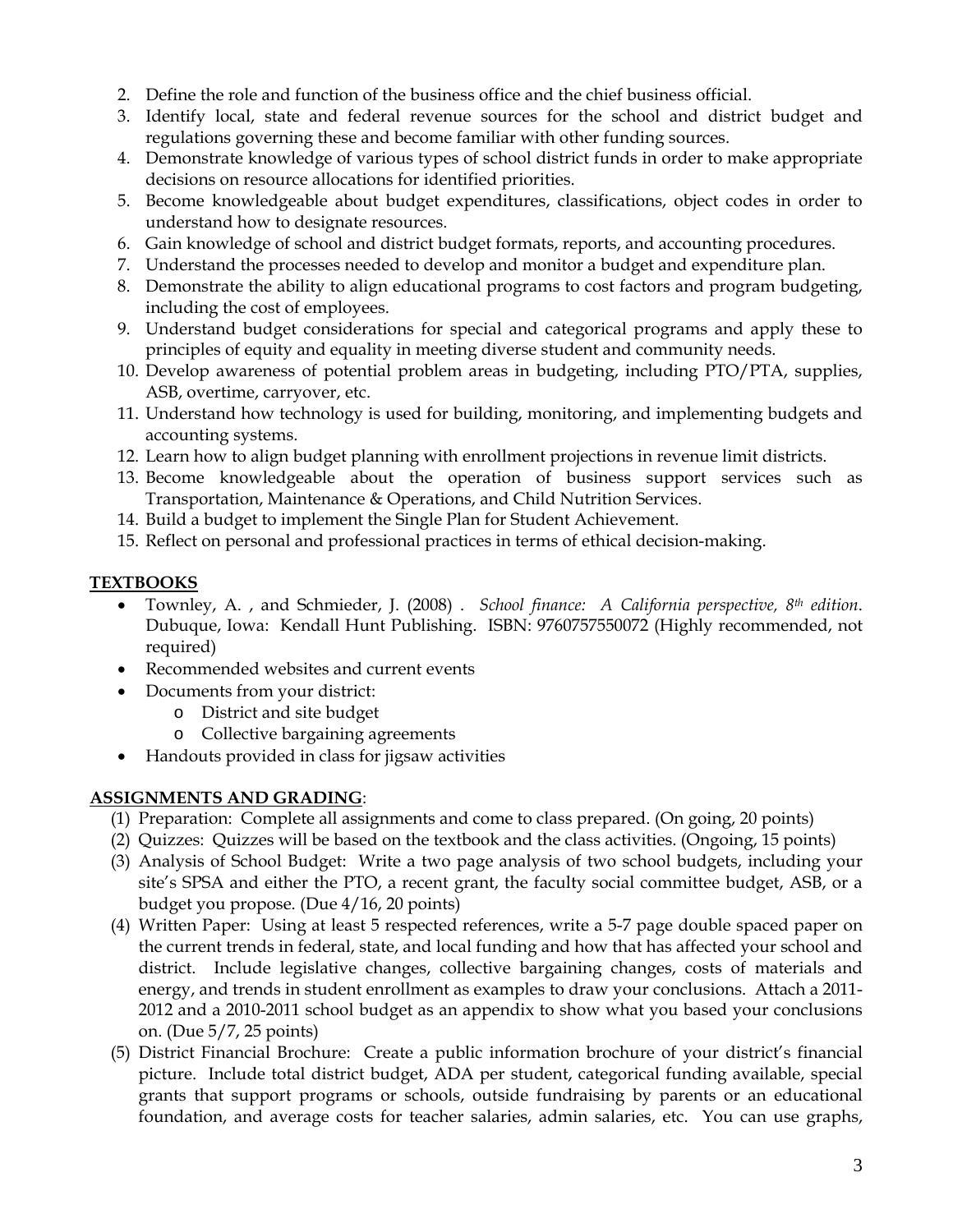charts, or narrative to explain your data. Add photos of the school sites, the Superintendent's photo, or other significant artifacts to make the brochure a complete package. (Due 5/07, 20 points)

#### **REQUIREMENTS:**

- 1. Demonstrate knowledge and competence in the stated objectives.
- 2. Complete the assigned reading; participate in class activities and discussions.
- 3. Bring in current documents from the site and samples of budgets.
- 4. Complete the course writing requirement
- 5. Complete an informational brochure of the student's current district financial resources.

#### **Grading Scale:**

A (93-100) A- (90-92) B+ (88-89) B (83-87) B- (80-82)

C+ (78-79) C (73-77)C- (70-72) D (60-69) F (0-59)